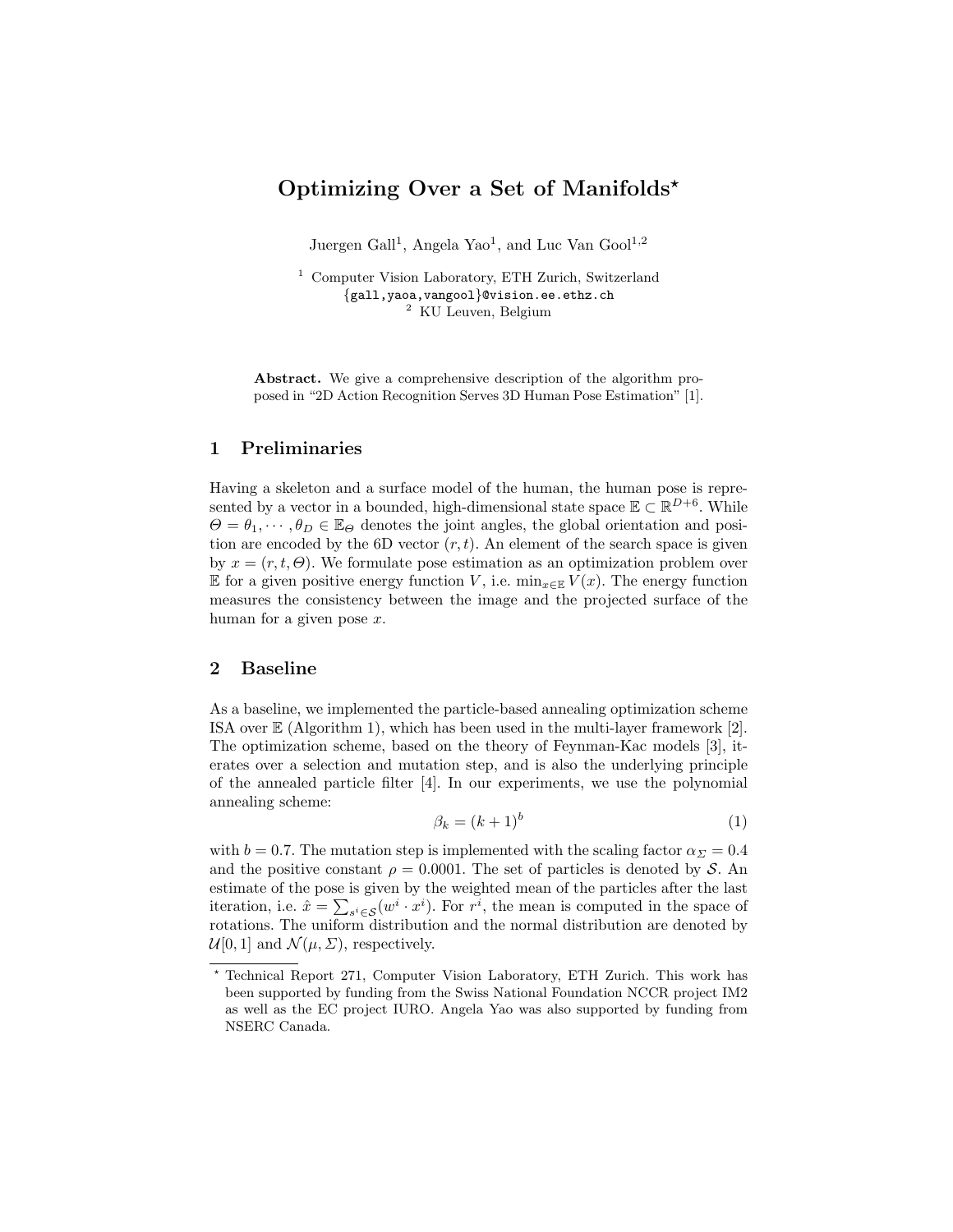For  $k = 1, \ldots, It$ • Selection •  $\forall s^i \in \mathcal{S}_{k-1}: w^i = \exp\left(-\beta_k \cdot V\left(r^i, t^i, \Theta^i\right)\right)$  $\bullet \;\; \forall s^i \in \mathcal{S}_{k-1} \colon w^i = w^i / \sum_{s^j \in \mathcal{S}_{k-1}} w^j$ •  $S_k = \emptyset; \forall s^i \in S_{k-1}$  draw u from  $\mathcal{U}[0,1]$ : If  $u \leq w^i / \max_{s^j \in S_{k-1}} w^j$  then  $\bullet\;\; \mathcal{S}_k=\mathcal{S}_k\cup \{s^i\}$ **Otherwise** •  $S_k = S_k \cup \{s^j\}$ , where  $s^j$  is selected with probability  $w^j$ • Mutation  $\bullet$   $\mu = \frac{1}{|\mathcal{S}_k|} \sum_{s^j \in \mathcal{S}_k} (r^j, t^j, \Theta^j)$  $\Sigma = \frac{\alpha_{\varSigma}}{|\mathcal{S}_k| - 1}\left(\rho\,I + \sum_{s^j \in \mathcal{S}_k}\left((r^j, t^j, \Theta^j) - \mu\right)\,\left((r^j, t^j, \Theta^j) - \mu\right)^T\right)$ 

•  $\forall s^i \in \mathcal{S}_k$  sample  $(r^i, t^i, \Theta^i)$  from  $\mathcal{N}((r^i, t^i, \Theta^i), \Sigma)$ 

#### 3 Proposed Algorithm

We modify the baseline algorithm to optimize over a set of manifolds instead of a single state space. To this end, we consider a set of action classes  $A =$  ${a_1, \dots, a_{|A|}}$ , where we learn for each class an action-specific low-dimensional manifold  $\mathbb{M}_a \subset \mathbb{R}^{d_a}$  with  $d_a \ll D$ . We assume that the following mappings are available:

$$
f_a: \mathbb{E}_{\Theta} \mapsto \mathbb{M}_a, \quad g_a: \mathbb{M}_a \mapsto \mathbb{E}_{\Theta}, \quad h_a: \mathbb{M}_a \mapsto \mathbb{M}_a,\tag{2}
$$

where  $f_a$  denotes the mapping from the state space to the low-dimensional manifolds,  $g_a$  the projection back to the state space, and  $h_a$  the prediction within an action-specific manifold. Since the manifolds encode only the space of joint angles, a low-dimensional representation of the full pose is denoted by  $y_a = (r, t, \Theta_a)$  with  $\Theta_a = f_a(\Theta)$ . A particle  $s^i = (y_a^i, a^i)$  stores the corresponding manifold label  $a^i$  in addition to the vector  $y_a^i = (r^i, t^i, \Theta_a^i)$ . While *Select*  $p_1$ is outlined in Algorithm 2, Optimization  $A$ , Select  $p_2$ , and Optimization  $B$  are described in Algorithm 3. The particles in the manifolds  $\mathbb{M}_a$  after *Optimization* A are denoted by  $\mathcal{S}_{ItA}^{\mathbb{M}}$  and the particles in the state space after  $\tilde{Optimization}$ B are denoted by  $\mathcal{S}_{It_B}^{\mathbb{E}}$ . The probability of an action class a for a given frame t is denoted by  $p(A = a | T = t, \mathcal{I})$  and the estimated joint angles of the previous frame are denoted by  $\hat{\Theta}_{t-1}$ .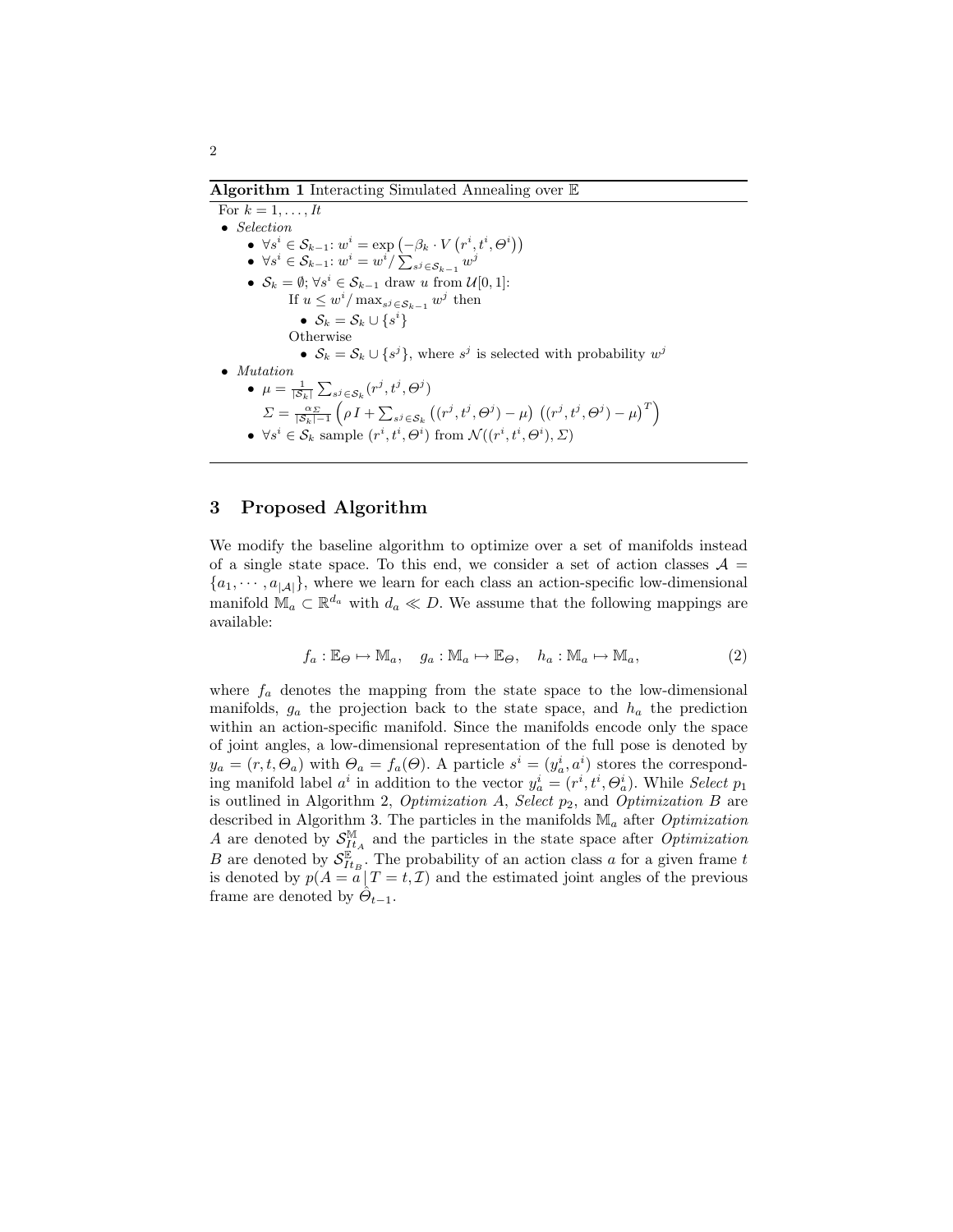#### Algorithm 2 Select  $p_1$

•  $S^{\mathbb{M}} = \emptyset$ ;  $\forall s^i \in S_{ItA}^{\mathbb{M}}$  draw u from  $\mathcal{U}[0,1]$ : If  $u < p_1$  then  $\bullet\;\;{\cal S}^{\tilde{\mathbb{M}}}={\cal S}^{\mathbb{M}}\cup\{s^i\}$ Otherwise •  $\mathcal{S}^{\mathbb{M}} = \mathcal{S}^{\mathbb{M}} \cup \{(r^j, t^j, f_{a^j}(\Theta^j), a^j)\},\$  where  $(r^j, t^j, \Theta^j) \in \mathcal{S}_{It_B}^{\mathbb{E}}$  and  $a^j$  is selected with probability  $p(A | T = t, \mathcal{I})$ 

# References

- 1. Gall, J., Yao, A., van Gool, L.: 2d action recognition serves 3d human pose estimation. In: ECCV. (2010)
- 2. Gall, J., Rosenhahn, B., Brox, T., Seidel, H.P.: Optimization and filtering for human motion capture – a multi-layer framework. IJCV  $87$  (2010) 75–92
- 3. Moral, P.D.: Feynman-Kac Formulae. Genealogical and Interacting Particle Systems with Applications. Springer, New York (2004)
- 4. Deutscher, J., Reid, I.: Articulated body motion capture by stochastic search. IJCV 61 (2005) 185–205